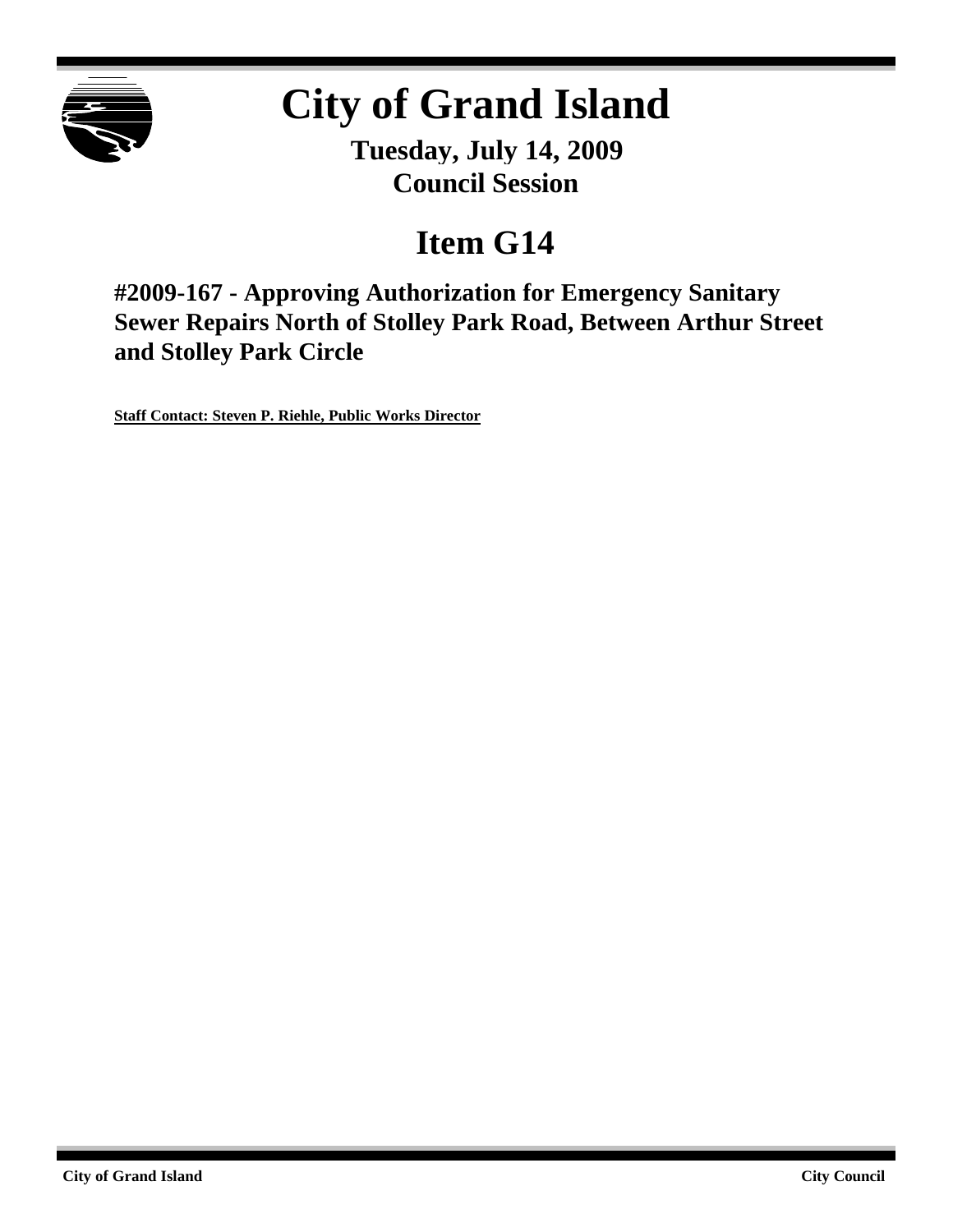# **Council Agenda Memo**

| From:                          | Steven P. Riehle, Public Works Director                                                                                                             |  |
|--------------------------------|-----------------------------------------------------------------------------------------------------------------------------------------------------|--|
| <b>Meeting:</b>                | July 14, 2009                                                                                                                                       |  |
| Subject:                       | Approving Authorization for Emergency Sanitary Sewer<br>Repairs North of Stolley Park Road, Between Arthur<br><b>Street and Stolley Park Circle</b> |  |
| <b>Item <math>\#</math>'s:</b> | $G-14$                                                                                                                                              |  |
| $Presenter(s):$                | Steven P. Riehle, Public Works Director                                                                                                             |  |

### **Background**

Emergency sanitary sewer repairs are needed for a collapsing sanitary sewer line north of Stolley Park Road, between Arthur Street and Stolley Park Circle.

#### **Discussion**

The Diamond Engineering Company of Grand Island, Nebraska was hired at a maximum amount of \$19,500.00 to effect the necessary repairs. Contact was made with two other contractors, O'Hara Plumbing Company and Starostka Group, both of Grand Island, Nebraska, and neither was available to do the job.

In performing the work it was discovered that dewatering needed to be done, which has an additional cost of \$1,750.00, moving the repair cost to a total of \$21,250.00. Since the total is over \$20,000.00 council approval is necessary.

The Diamond Engineering Company will be paid based on actual time and materials incorporated into the repair work, with a maximum of \$21,250.00. We are requesting permission to use the emergency procurement procedures as outlined in Section 27-13 of the City Code.

# **Alternatives**

It appears that the Council has the following alternatives concerning the issue at hand. The Council may: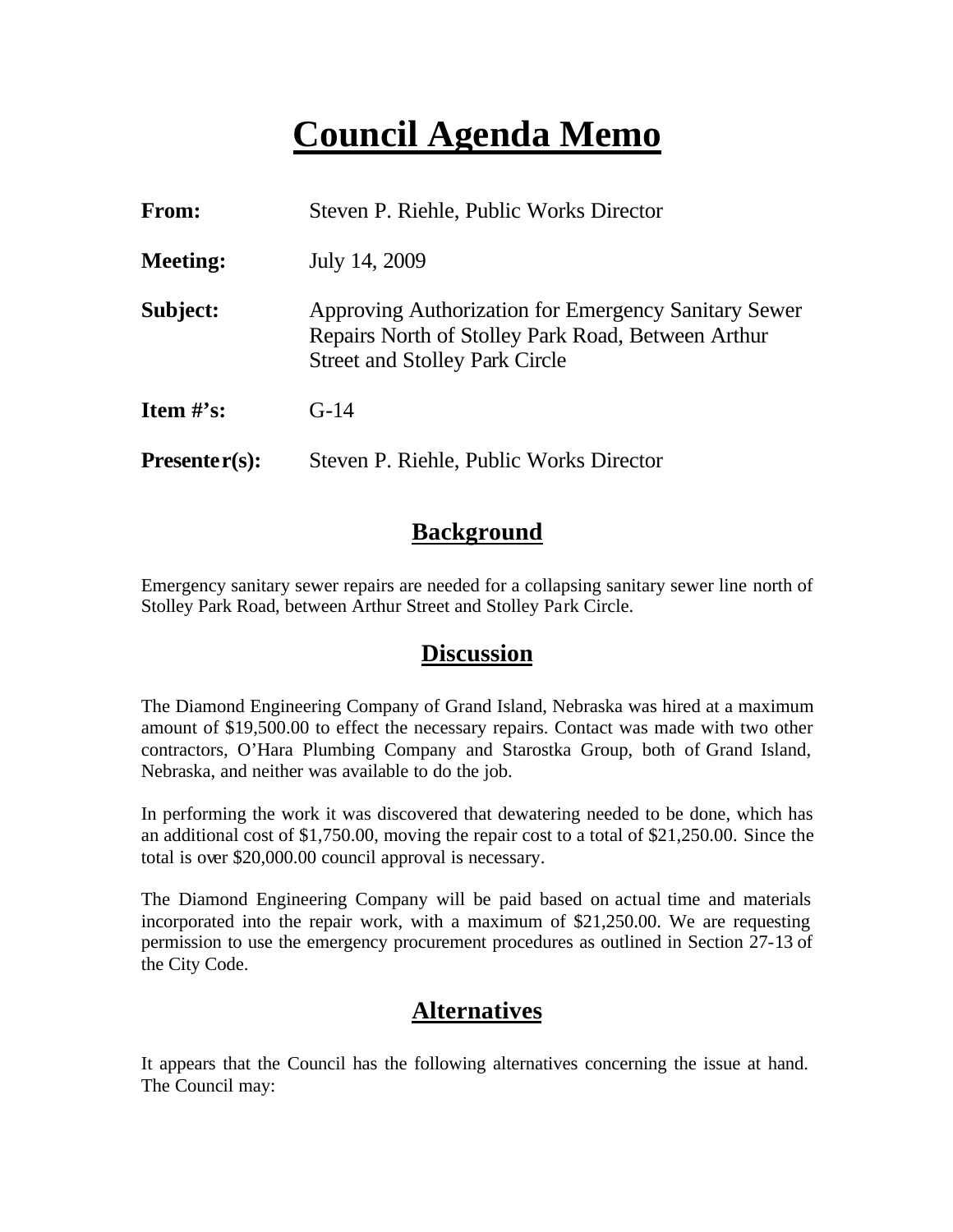- 1. Move to approve
- 2. Refer the issue to a Committee
- 3. Postpone the issue to future date
- 4. Take no action on the issue

### **Recommendation**

Public Works Administration recommends that the Council approve usage of the City's Emergency Procurement Procedures and pass a resolution authorizing The Diamond Engineering Company of Grand Island, Nebraska to perform the necessary sanitary sewer main repairs, including necessary dewatering.

# **Sample Motion**

Move to approve the usage of the City's Emergency Procurement Procedures and authorize The Diamond Engineering Company of Grand Island, Nebraska to perform the repairs.